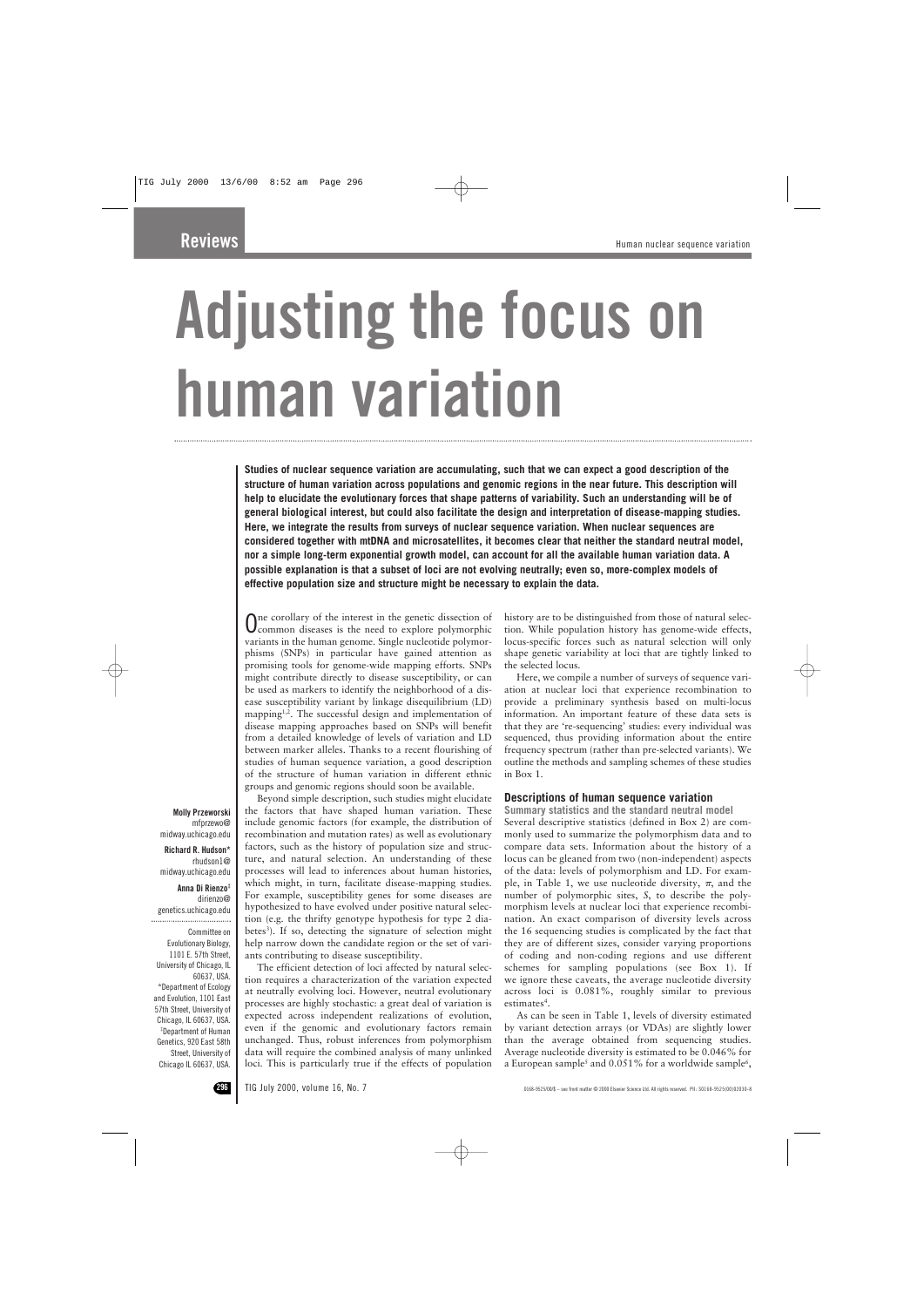# **BOX 1. Survey methods**

#### **Data collection**

A problem in integrating different surveys is that the techniques for detecting variation and constructing haplotypes can differ in sensitivity and accuracy, with common frequency alleles usually being more easily detected than rare ones. The method most commonly used for variation detection in the surveys reviewed here is automated sequencing of PCR products. While the results might be approximately comparable with regard to the accuracy of variation detection, data quality and validation are rarely discussed explicitly23,48. A notable exception is single-strand conformational polymorphism (SSCP) analysis, used in two worldwide surveys of variation (Dys44 and ZFX). While SSCP is believed to be less sensitive than sequencing, its sensitivity is reported to be well above 80%, thanks to the use of different gel conditions and the analysis of partially overlapping PCR fragments<sup>48</sup>.

The haplotypes were determined for each individual (with the exception of Dys44 in Table 3). However, as for variation detection, the methods for resolving the linkage phase varied across studies. Most investigators surveyed X-linked regions because it is possible to observe actual haplotypes in males. (The ZFX region was surveyed also in females and the haplotypes of the few multiple heterozygotes were either resolved by SSCP or inferred based on the unequivocally determined haplotypes.) For autosomal regions, the two chromosomes of an individual were separated experimentally by allele-specific PCR in the  $\beta$ -globin survey and by cloning for MC1R. An iterative approach, combining inference with empirical resolution of haplotypes, was implemented in three autosomal surveys (ACE, APOE and LPL).

#### **Sampling problems**

An important feature of the studies (except for the two SSCP surveys) is that estimates of variation were based on sequencing every individual in the sample. Past studies of human variation often used a 'reference' population sample (often of Caucasian origin) to discover polymorphisms; these would subsequently be scored in a worldwide sample to estimate allele frequencies. It was recognized that this scheme for sampling populations and polymorphisms could underestimate the amount of variation in the ethnic groups not represented in the reference sample, and consequently distort the reconstruction of human history. In addition, even if the reference sample were representative, this sampling approach did not provide estimates of the entire spectrum of allele frequencies in the worldwide sample. In the studies reviewed here, sampling schemes varied between two extremes: from worldwide collections of one or two individuals per population (e.g. Xq13.3) to large collections of individuals from two or more populations (e.g. LPL). A question worthy of further investigation is whether different sampling designs lead to contrasting pictures of human diversity. All of the sequencing studies include samples from Sub-Saharan Africa (or African Americans) and one or more of the major ethnic groups (Asians and Europeans). Because most high-frequency variants in humans appear to be shared across all major ethnic groups, the results of these studies might give a reasonably accurate reconstruction of the distribution of common variants; they provide more limited information regarding the rarer and population-specific variants.

# **BOX 2. Glossary**

#### **Neutral theory**

This posits that the vast majority of polymorphisms within species and fixed substitutions between species are the result of the random drift of neutral mutations, rather than of natural selection<sup>10</sup>. Deleterious mutations are also assumed to occur, but are quickly eliminated.

#### **The infinite site model**

This assumes that each new mutation occurs at a site that has not previously mutated49. It is a good approximation when mutation rates at all sites are relatively low.

#### **The standard neutral model**

We refer to this as the assumption of a random-mating population of constant size, where mutations are neutral and occur according to the infinite site model.

#### **Effective population size (N<sup>e</sup> )**

This term usually refers to the size of an ideal population with the same rate of genetic drift of gene frequencies as the actual population<sup>50</sup>. For example, if the population size fluctuated, the effective population size is equal to the harmonic mean of the population size.

#### **Population mutation parameter**  $(\theta)$

This term denotes  $4N_{e}\mu$  (or  $3N_{e}\mu$  if X linked), where  $\mu$  is the neutral mutation rate per generation. This can be estimated from the number of nucleotide differences fixed between two species (or divergence), given an estimate of the time to the common ancestor.

#### **Population recombination parameter (C )**

Similarly,  $C = 4N_{e}c$  where c is the recombination rate per generation.

#### **Number of polymorphic sites in the sample (S)**

S depends on the sample size. Therefore, comparing S across surveys requires a sample size correction. Under the standard neutral model,

$$
E(S) = \theta \sum_{j=1}^{n-1} \frac{1}{j}
$$

where  $E(S)$  denotes the expectation of S and n is the sample size. This equation leads to a commonly used estimate of  $\theta$  based on S, denoted  $\theta_{\ldots}$ 

#### **Nucleotide diversity per site**  $(\pi)$

This is the frequency with which any two sequences in the sample differ at a site<sup>13</sup>. Under the standard neutral model, the means of  $\pi$  and  $\theta_{\omega}$  are equal; their values will vary in accord with the expectation that, for example, higher mutation rates and/or larger population size will lead to higher polymorphism levels.

#### **Frequency spectrum**

The distribution of allele frequencies at polymorphic sites, specified by the proportion of alleles in different frequency ranges.

#### **Minimum number of recombination events (RM)**

Under the infinite site model, a recombination event between a pair of polymorphic sites can be inferred if all four haplotypes are observed. RM is the maximum number of (non-overlapping) such pairs<sup>51</sup>.

whereas  $\theta_{\rm w}$  = 0.083% in the combined African and European sample of Halushka *et al.*7. VDA studies might have less accuracy and less detection sensitivity than sequencing studies. Cargill *et al.*<sup>6</sup> verify all detected SNPs by sequencing; they estimate that 90% of all variants are detected by their method. Halushka *et al.* verify a subset; they estimate the rate of false positive to be 17% and the rate of false negative to be 8%.

Assuming a standard neutral model, it is possible to use the average nucleotide diversity to calculate the expected density of polymorphic sites for any range of allele frequencies. The availability of markers with appropriate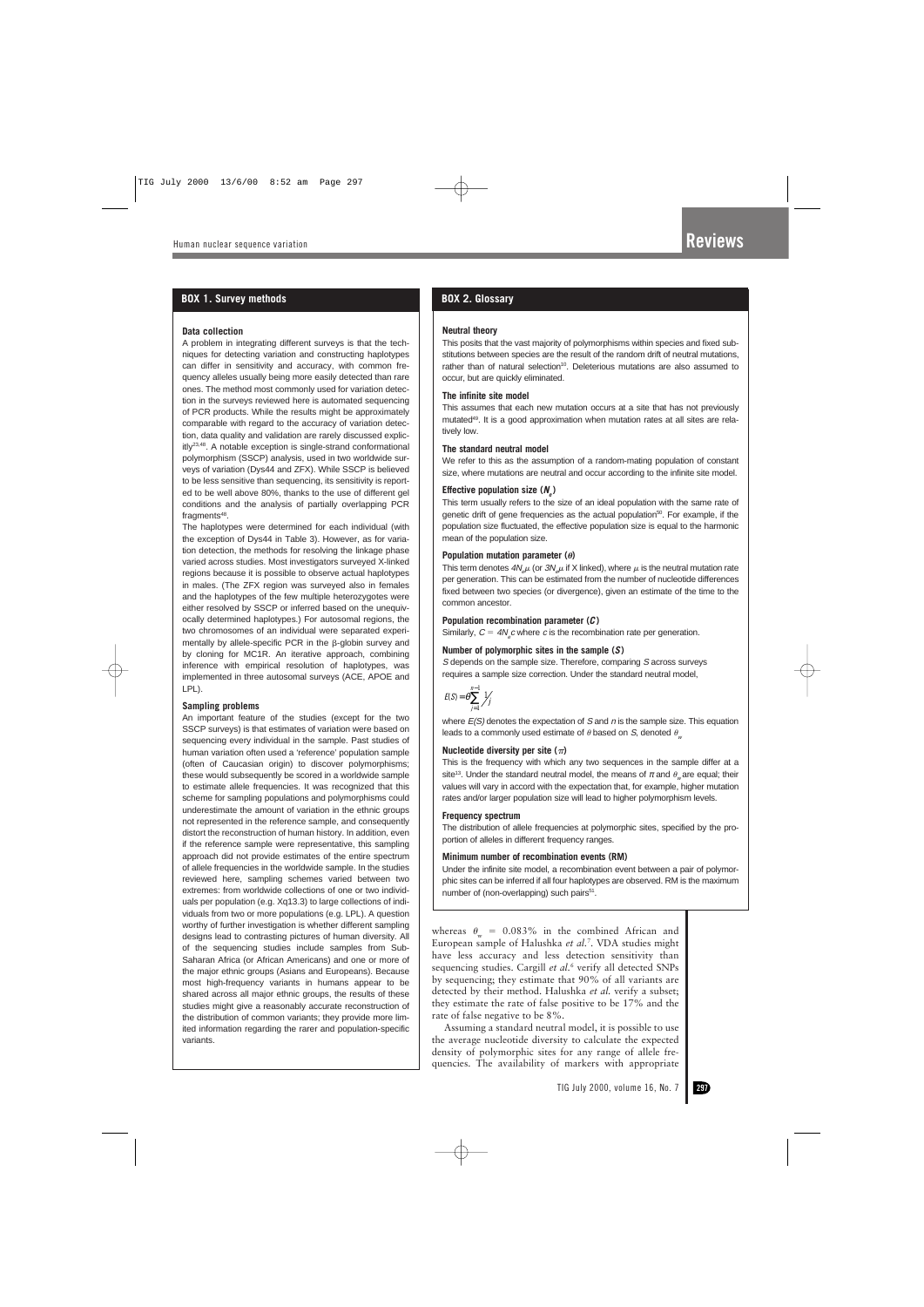| <b>TABLE 1. Summaries of nuclear sequence variation</b> |          |            |                      |                     |                             |                             |                               |                           |            |                    |              |
|---------------------------------------------------------|----------|------------|----------------------|---------------------|-----------------------------|-----------------------------|-------------------------------|---------------------------|------------|--------------------|--------------|
| Region                                                  | chr.     | $n^a$      | bp                   | S <sup>b</sup>      | $\pi$ (%)                   | Divergence (%)              | $\theta_{w}$ (%) <sup>c</sup> | D                         | <b>RM</b>  | cM/Mb <sup>d</sup> | Ref.         |
| <b>LPL<sup>e</sup></b>                                  | 8        | 142        | 9700                 | 79                  | 0.166                       | 1.31                        | 0.149                         | 0.36                      | 22         | 2.40               | 52           |
| $\beta$ -globin<br>MC1R                                 | 11<br>16 | 349<br>242 | 2670<br>951          | 19<br>6             | 0.157<br>0.114              | 1.16<br>1.58                | 0.110<br>0.104                | 1.06<br>0.19              | 3<br>0     | 2.23<br>1.61       | 29<br>53     |
| ACE<br><b>APOE</b> <sup>g</sup>                         | 17<br>19 | 22<br>192  | 24000<br>5491        | 74<br>22            | 0.091<br>0.053              | $2.74$ <sup>f</sup><br>1.21 | 0.085<br>0.069                | 0.32<br>$-0.62$           | 5<br>8     | 0.94<br>2.98       | 19           |
| Dys44                                                   | χ        | 250        | 7622                 | 34                  | 0.093                       | 1.74 <sup>h</sup>           | 0.073                         | 0.74                      | ∸          | 3.51               | 19           |
| Xq13.3<br>PDHA1                                         | χ<br>χ   | 70<br>35   | 10163<br>4200        | 33<br>24            | 0.033<br>0.178              | 0.93<br>0.83                | 0.067<br>0.139                | $-1.62$<br>0.97           | 3          | 0.17<br>6.00       | 31<br>54     |
| DMD44<br>ZFX                                            | χ<br>χ   | 41<br>336  | 3000<br>1089         | 19<br>10            | 0.141<br>0.082              | 0.80<br>1.38                | 0.148<br>0.144                | $-0.15$<br>$-0.94$        |            | 3.51<br>0.68       | 12<br>48, 55 |
| DMD7                                                    | χ<br>χ   | 41<br>10   | 2389<br>2485         | 9                   | 0.034<br>0.038              | 1.55<br>0.97                | 0.088                         | $-1.78k$<br>$-1.24$       | L<br>0     | 3.51               | 12<br>45     |
| <b>HPRT</b><br>PLP                                      | χ        | 10         | 769                  | 4<br>$\overline{2}$ | 0.095                       | 0.65                        | 0.057<br>0.092                | 0.12                      | 0          | 1.23<br>2.51       | 45           |
| GK<br>IL2RG                                             | χ<br>χ   | 10<br>10   | 1861<br>1147         | 0                   | 0.019<br>0                  | 0.64<br>0.78                | 0.019<br>0                    | 0.01<br>0                 | 0<br>0     | 2.41<br>3.33       | 45<br>45     |
| <b>IDS</b>                                              | χ        | 10<br>14   | 1909                 | 0                   | $\Omega$                    | 0.26<br>ᆚ                   | $\Omega$                      | $\Omega$                  | 0          | 0.29               | 45           |
| <b>VDA</b> survey<br><b>VDA</b> survey                  | -<br>-   | 114        | 2 000 000<br>196 200 | 2748<br>560         | 0.046<br>0.051 <sup>n</sup> | $0.60^\circ$                | 0.044<br>0.054                | 0.29 <sup>m</sup><br>0.00 | N/A<br>N/A | N/A<br>N/A         |              |
| <b>VDA</b> survey                                       | -        | 148        | 190 000              | 874                 | $\mathsf{P}$                | 0.60 <sup>q</sup>           | 0.083                         | ┙                         | N/A        | N/A                |              |

a The number of chromosomes in the sample.

b Excluding insertion/deletion polymorphisms. c

$$
\theta_W=S/\sum_{j=1}^{n-1}\frac{1}{j}
$$

<sup>d</sup>Estimated from a comparison of Genethon and GB4 maps, using the two closest unambiguously located microsatellite markers. Chromosome-specific conversion factors for cR/Mb were used<sup>56</sup>. e The missing information was filled in with type of the most common allele.

<sup>f</sup>A mutation rate of 2.74 $\times$ 10<sup>-9</sup> per year was estimated from mouse/human divergence [assuming 80 million years ago (Mya)]. To obtain an estimate of the rate of divergence between chimpanzee and human, we assume a divergence time of 5 Mya.

g Nickerson, D.A., Taylor, S.L., Weiss, K.M., Clark, A.G., Fullerton, S.M., Stengard, J., Boerwinkle, E. and Sing C.F., unpublished.

h Divergence based on 2637 bp.

i Cannot be determined from the results presented.

Non-overlapping sequence from the same intron as Dys44.

k Significant departure at 0.05 level from the standard neutral model with no recombination (two-tailed). Significance levels were assessed by simulation.

l Not reported.

 $^{\rm m}$ Calculated from the reported values for n, S and  $\pi.$ 

Based on 420 of the 560 polymorphisms (i.e. excluding polymorphisms identified by DHPLC alone).

**Based on 136 kb of chimpanzee sequence.** 

 ${}^{\rm p}$ Reported to be roughly similar to  $\theta_{_{\rm W}}$ .

Based on 27 kb of chimpanzee sequence (human specific primers were used for the study of 30 kb, but some templates failed to amplify).

# **TABLE 2. Expected average density of polymorphic sites**

| Minor allele frequency | Expected density (bp) |
|------------------------|-----------------------|
| $0.01 - 0.10$          | 1.515                 |
| $010 - 020$            | 1.1522                |
| $0.20 - 0.30$          | 1.2290                |
| $0.30 - 0.40$          | 1.2794                |
| $0.40 - 0.50$          | 1:3045                |

allele frequencies is important for efficient disease mapping, by linkage analysis or LD-based approaches<sup>8,9</sup>. Polymorphic sites with minor allele frequencies in the 0.25–0.50 range, thought to be informative for mapping studies, are expected to occur on average every 1124 bp in regions of the genome that evolve neutrally. However, as shown in Table 2, the density of markers with minor allele frequencies of 0.40–0.50 is expected to be on average only one every 3045 bp.

The meaning of descriptive statistics can go beyond that of a mere summary of the data: for specific population models they allow estimates of population parameters. For example, under the standard neutral model<sup>10</sup>, the nucleotide diversity is an estimate of the population mutation parameter,  $\theta$ , which contains information about the long-term effective population size (Box 2). Similarly,

LD statistics, such as the minimum number of recombination events, RM, can be used to estimate the population recombination rate *C* (Box 2). Under other models (e.g*.* of natural selection) the relationship between summaries of the data and population parameters can be much more complex and the summaries cannot be so readily interpreted.

#### **Deviations from the standard neutral model**

The standard neutral model is unlikely to apply without modifications to human populations but, nonetheless, it represents a useful first null hypothesis from which to test departures in the data. Under this model, higher neutral mutation rates lead both to higher polymorphism and to higher divergence levels. This property is the basis of a statistical test (known as the HKA test) that uses polymorphism and divergence data at two independent loci. In effect, the test asks whether the relative polymorphism levels are compatible with the relative divergence levels at the two loci<sup>11</sup>. Applying the HKA test to the DMD7 and the DMD44 regions in a comparison of non-African populations led to rejection of the neutral model<sup>12</sup>. Similarly, the b-globin region has been employed in the HKA test as a 'neutral' locus to reject neutrality at the PDHA1 region in the non-African sample. However, until neutrally evolving loci can be distinguished with greater confidence, significant departures in the HKA test will not lead to the unambiguous identification of loci affected by natural selection.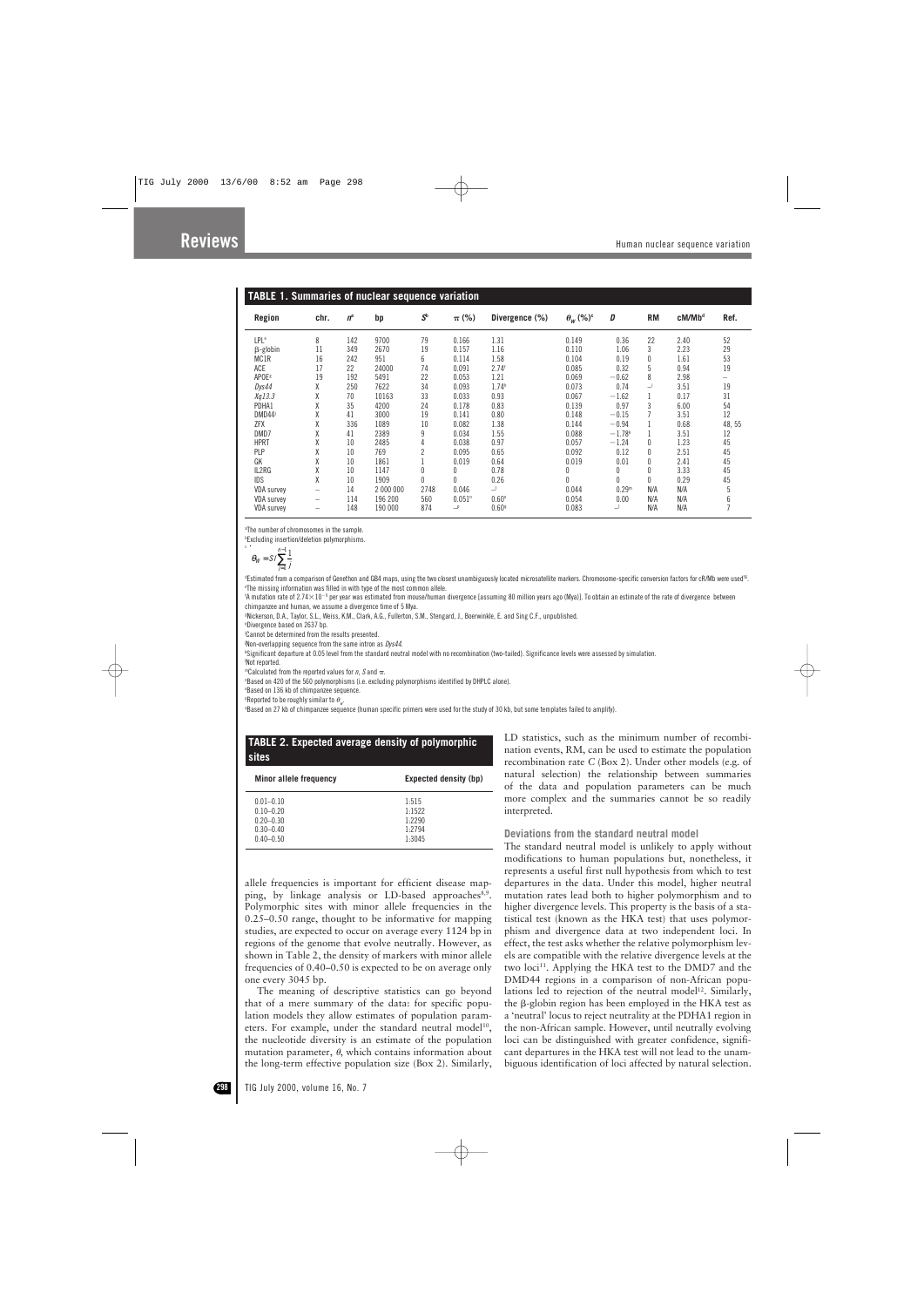# **FIGURE 1. Pairwise linkage disequilibrium (|D**9**) plotted as a function of physical distance**

Levels of linkage disequilibrium between all possible pairs of polymorphic sites (as measured by  $|D'|$ ) as a function of physical distance for five unlinked genomic regions (see Table 1). We included only polymorphic sites at which the minor allele frequency was 25% or greater.  $|D'|$  varies between 0 and 1 (Ref. 57). Pink diamonds represent the average  $|D'|$  in a window of 1 kb. Three regions (ACE,  $\beta$ -globin, and PDHA1) show high levels of LD extending over at least 2.5 kb, while the remaining two regions show a more rapid decline.

An alternative approach to testing the standard neutral model is based on the widely used statistic Tajima's *D*, which is a summary of the frequency spectrum<sup>13</sup>. Under the standard neutral model, the expectations of  $\theta_w$  and of nucleotide diversity,  $\pi$ , are equal; the mean of the statistic *D*, which considers their difference, is approximately 0. Because rare alleles contribute less to  $\pi$  than to  $\theta_{\rm w}$ , a positive value of *D* reveals a relative excess of intermediate frequency alleles, as expected under a model of population subdivision<sup>14</sup> or an old balanced polymorphism<sup>15</sup>. By contrast, a negative value of *D* reflects a relative excess of rare variants, as might be expected after exponential growth<sup>16</sup> or after a 'selective sweep' (in which a new or rare variant was favored and quickly fixed in the population<sup>17</sup>). A previous analysis of sequence variation at a small sample of nuclear loci yielded only positive *D* values<sup>18</sup>. By contrast, only 6 out of 11 large data sets in Table 1 (arbitrarily defined as containing at least six polymorphic sites) have a positive value of *D*, while one has a significantly negative *D* value. Significantly positive *D* values are observed in several subsamples, even though the results for the corresponding total samples are not significant (the Sumatran subsample at  $\beta$ -globin, and the non-African subsample at Dys44). As is common, we assume no recombination to calculate significance levels for *D*. The *p* values will be smaller if recombination is properly taken into account. Because recombination events are detected in most data sets, *p* values based on the assumption of no recombination should be regarded as conservative.

In interpreting the sequence data available so far, it should be noted that most regions encompass or are associated with functional genes. Whether this choice leads to a bias is unknown. Interestingly, one of the regions with a sharply negative *D* value (Xq13.3) was selected because there were no known coding regions in the vicinity. Future studies should concentrate on determining whether coding regions consistently yield a different picture of human sequence variation compared with those that are not associated with coding regions.

#### **The rate of decay of linkage disequilibrium**

The rate of decay of LD with distance is critical for disease-mapping efforts because it leads to estimates of the distance at which disease associations can be detected and, in turn, of the density necessary for SNP maps. As with other aspects of sequence variation, LD is sensitive to the effects of natural selection and factors related to population history. Thus, the integration of empirical observations with theoretical investigations based on models of population histories might provide insights into the distribution of LD. The haplotype information provided by the surveys reviewed here make it easier and more reliable to draw inferences concerning LD and allow a glimpse at the

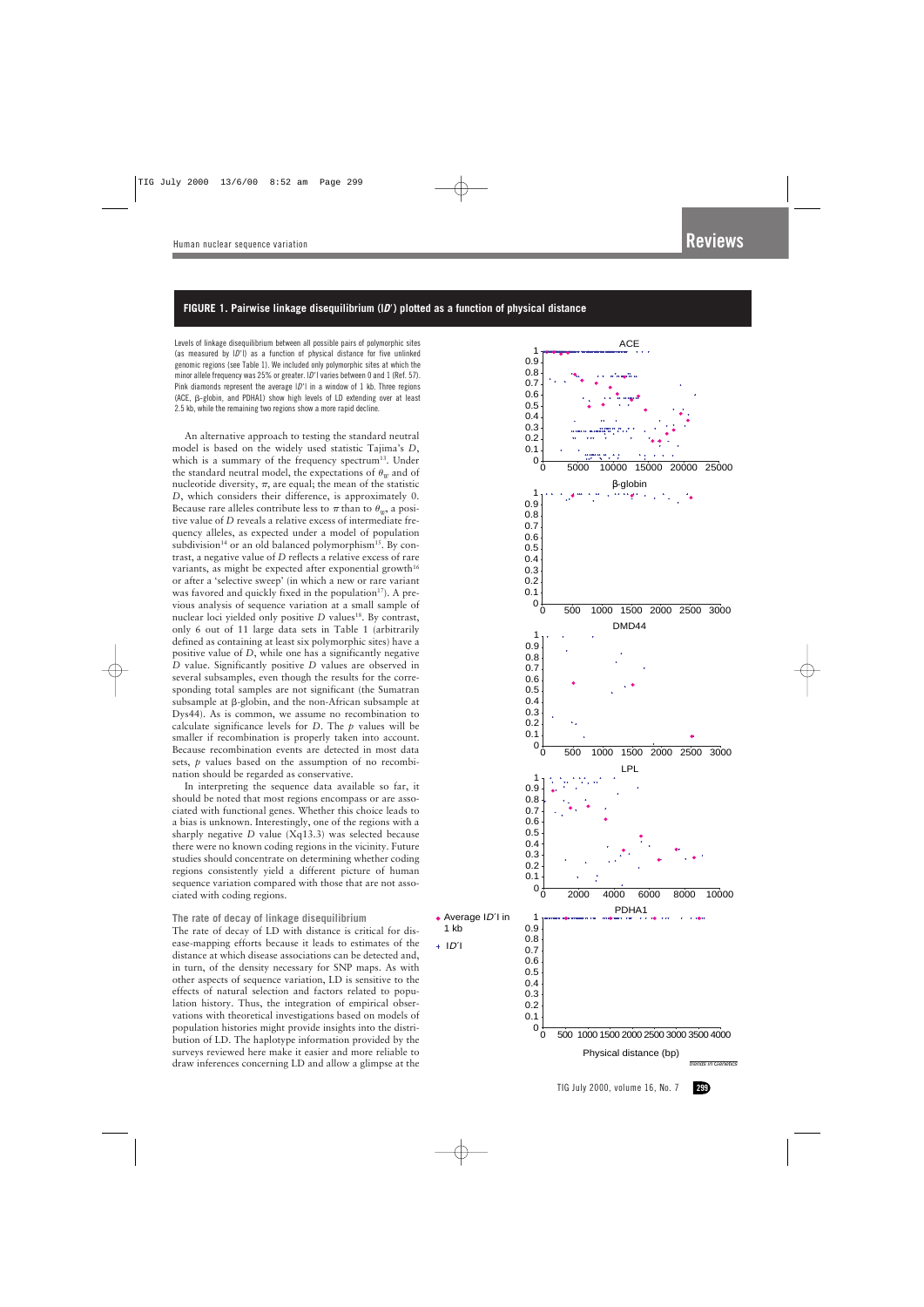| <b>TABLE 3. Comparison of African vs non-African</b><br>samples                                                                                                                                                                        |                                                                                             |                                                                                       |                                                                                                                                     |                                                                                                                                       |                                                                                                                                                   |  |  |  |  |
|----------------------------------------------------------------------------------------------------------------------------------------------------------------------------------------------------------------------------------------|---------------------------------------------------------------------------------------------|---------------------------------------------------------------------------------------|-------------------------------------------------------------------------------------------------------------------------------------|---------------------------------------------------------------------------------------------------------------------------------------|---------------------------------------------------------------------------------------------------------------------------------------------------|--|--|--|--|
| Locus                                                                                                                                                                                                                                  | $\mathbf n$                                                                                 | S                                                                                     | $\theta_{\rm w}$ (%)                                                                                                                | $\pi$ (%)                                                                                                                             | D                                                                                                                                                 |  |  |  |  |
| LpI Afr.<br>LpI non-Afr.<br>B-globin Afr.<br>B-globin non-Afr.<br>Ace Afr.<br>Ace non-Afr.<br>APOE Afr.<br>APOE non-Afr.<br>Dys44 Afr.<br>Dys44 non-Afr.<br>Xg13.3 Afr.<br>Xq13.3 non-Afr<br>Dmd44 Afr.<br>Dmd44 non-Afr.<br>Dmd7 Afr. | 48<br>94<br>103<br>246<br>10<br>12<br>48<br>144<br>115<br>135<br>23<br>47<br>10<br>31<br>10 | 70<br>53<br>16<br>14<br>66<br>41<br>14<br>16<br>32<br>21<br>24<br>17<br>15<br>16<br>ĥ | 0.163<br>0.107<br>0.115<br>0.086<br>0.097<br>0.057<br>0.057<br>0.053<br>0.079<br>0.050<br>0.064<br>0.038<br>0.177<br>0.134<br>0.089 | 0.178<br>0.150<br>0.098<br>0.165<br>0.100<br>0 0 7 4<br>0.044<br>0.055<br>0.099<br>0.085<br>0.035<br>0.031<br>0.188<br>0.144<br>0.080 | 0.344<br>1.296<br>$-0.423$<br>2.251<br>0.155<br>1414<br>$-0.736$<br>0.101<br>0.776<br>1.950<br>$-1.703$<br>$-0.586$<br>0.297<br>0.275<br>$-0.409$ |  |  |  |  |
| Dmd7 non-Afr.                                                                                                                                                                                                                          | 31                                                                                          | 4                                                                                     | 0.042                                                                                                                               | 0.011                                                                                                                                 | $-1.889$                                                                                                                                          |  |  |  |  |

distribution of LD in the human genome based on sequence data. In Fig. 1, five large data sets with more than one minimum recombination event are used to illustrate the decay of LD with distance; only variants occurring at more than 25% frequency were included in this analysis. At least three (ACE,  $\beta$ -globin, and PDHA1) regions show high levels of LD extending over at least 2.5 kb, while the remaining two regions show a more rapid decline. Three surveys in Table 1 show little or no evidence for recombination over ~1–2 kb. The results for the ACE region are notable because strong LD extends beyond 10 kb and absolute pairwise LD (i.e*.* only two of the four possible haplotypes are present) is observed over 3.8 kb, involving 17 out of the 78 polymorphic sites. This pattern is unusual under the standard neutral model<sup>19</sup>. It could result from natural selection or from population history factors, such as population subdivision or a bottleneck. In the latter case, one would expect to see a similar pattern at a substantial fraction of other loci that experience comparable levels of recombination.

# **Role of population history in shaping patterns of variability**

One of the main conclusions to emerge from studies of human variation is a greater variability in Sub-Saharan Africa, owing to a larger proportion of population-specific polymorphisms in Africa. The higher level of African diversity has been observed for mtDNA<sup>20</sup>, microsatellites<sup>21,22</sup> and minisatellites<sup>21,22</sup> and is true for  $\theta_w$  in most of the loci in Table 3, as well as for the VDA studies. In addition, the analysis of Dys44 (Ref. 23) showed that the population-specific variants have low frequencies of the non-ancestral alleles (defined relative to an outgroup sequence). This initial observation also applies to the sequence data sets in Table 3. As rare variants contribute more to  $\theta_w$  than to  $\pi$ , the difference in diversity levels between African and non-African samples is more notable in  $\theta_w$  than in  $\pi$ .

One explanation for the higher levels of African diversity is a history of population subdivision with a larger effective population size in Africa. For example, under a simple island model, higher-frequency variants are more likely to be shared among African and non-African populations because they are older and more likely to be

sampled in the migration process and in population surveys. This scenario would result in a more homogeneous geographic distribution of common variants while rare variants would tend to be population-specific.

As shown in Table 3, non-Africans seem to have fewer rare variants than Africans, as manifested by the larger values of *D* outside Africa for many of the genomic regions examined. One possibility is that non-African populations experienced a phase of population size reduction, during which the rare variants were lost more quickly than the common ones. The apparent deficit of rare variants outside Africa, combined with the fact that most non-African variation is a subset of that found in Africa, is consistent with a recent origin of non-African populations from Sub-Saharan Africa. This migration from Africa is often thought to have been accompanied by population growth.

While it is clear that the human population size has increased dramatically over time, there is no consensus about the time of the expansion. mtDNA has a sharply negative *D*, consistent with either a selective sweep or exponential growth of human populations starting 50 000-100 000 years ago<sup>24</sup>. Microsatellite evidence points to an ancient expansion as well, but different studies have examined distinct models of population expansion and of the mutation process, and used different test statistics. Perhaps as a result, they come to conflicting conclusions about the time to the onset of growth, and about which populations were involved<sup>25-28</sup>. There is also considerable uncertainty about the mutation rate and the distribution of mutation sizes of microsatellites, leading to great variability of estimates and, possibly, to a bias towards older dates for the onset of growth if the variability in the mutation process is not properly taken into account<sup>28</sup>.

In contrast to the rapidly evolving mtDNA and microsatellites, sequence variation data from several nuclear loci do not support a model of ancient exponential growth<sup>18,29</sup>. In fact, the values of  $D$  at  $\beta$ -globin, LPL, and Dys44 for the total samples are not compatible with a model of constant population size followed by more than 10 000 years of exponential growth $30$ . The pattern is even more striking when the African and non-African subsamples are considered separately. In Table 3, four non-African samples are incompatible with the above model for any time of the onset of growth<sup>30</sup>. Similarly, the mean *D* from VDA studies is roughly 0; this value is highly unlikely under a model of long-term exponential growth (e.g. 100-fold growth for 50 000–100 000 years ago). A complicating factor for VDA studies is that the algorithms for analysing the VDA data might give higher certainty to alleles seen more than once (E. Lander, pers. commun.). If so, rare alleles might not be recovered accurately and the signal of population expansion could be weakened.

The ostensibly contrasting findings of mtDNA and nuclear loci can be reconciled by invoking the action of selection on a subset of loci, and/or a more complex demographic model. One possibility is that the significantly negative *D* values reflect recent selective sweeps at a site a short genetic (but not necessarily physical) distance away. In support of this, two loci with sharply negative values of  $D$  (mtDNA and Xq13.3) are all in areas of little<sup>31</sup> or no recombination, where the effects of natural selection are expected to extend over larger physical distances. The observed distribution of *D* values (including mtDNA and nuclear loci) might also be explained by invoking the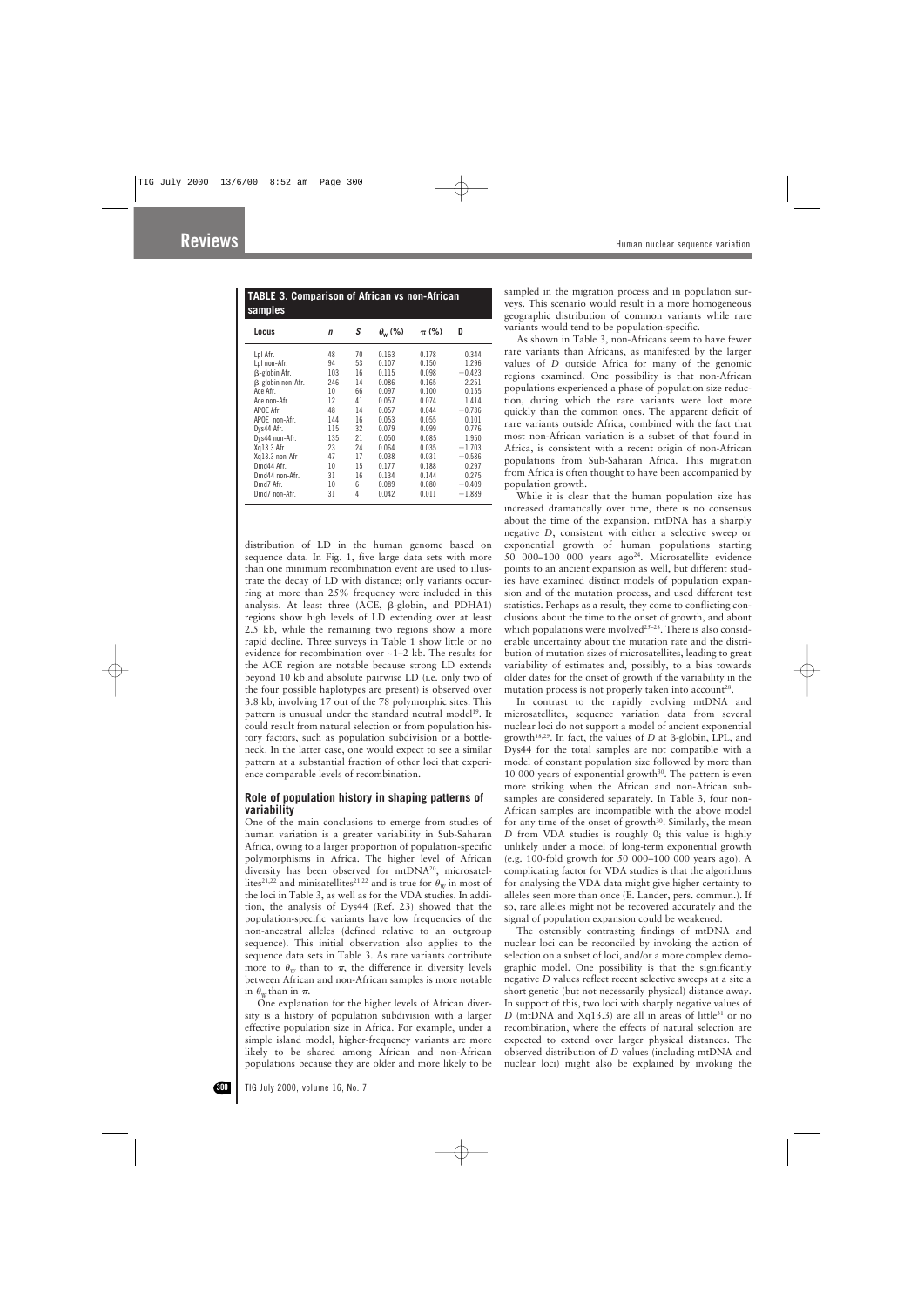action of balancing or diversifying selection on a subset of nuclear loci.

If all loci are evolving neutrally, the observed *D* values might be compatible with a more complex model, such as a population contraction in non-African populations followed by recent population growth. Fay and Wu<sup>32</sup> investigate a model of population bottleneck (followed by a constant population size) and show that the patterns of polymorphism for mtDNA versus nuclear loci are expected to differ, as the smaller population size of mtDNA exacerbates the impact of a bottleneck and accelerates the rate of recovery after population size reduction. Whether this explanation is sufficient is unclear: while the introduction of a bottleneck followed by exponential growth increases the number of loci consistent with older onsets of growth, such a model cannot account for all the data<sup>30</sup>.

Of course, even the complex models outlined above are likely to oversimplify the real history of human populations. Other demographic scenarios that might have affected patterns of sequence variation and LD include population subdivision with a change in migration rates over time<sup>33</sup> and admixture with archaic humans<sup>34</sup>. Interestingly, some ancient admixture models result in blocks of LD extending over much greater distances than expected under the standard neutral model<sup>35</sup>. Recent developments (e.g. admixture, population growth and founder effects) that have occurred in historical times are also likely to affect patterns of variation.

### **Evidence for the role of natural selection on shaping human variation**

A fundamental question concerns the role that adaptation plays in molding the differences between species and in shaping patterns of population variation in the genome. Pursuing these issues could also help to identify regions of functional importance. To date, however, there is little unambiguous evidence for natural selection in sequence variation data. Whereas the  $D$  values for  $\beta$ -globin (Sumatran sample), Xq13.3 and DMD7 are unusual under the standard neutral model, natural selection is only one of many possible explanations. Similarly, alternative scenarios of either population history or a variety of forms of selection could potentially explain the significant departures observed in the HKA test (PDHA1 and DMD44/DMD7 in non-Africans).

Thus, while several loci in Table 1 exhibit some feature hinting at the action of natural selection, the identification of a particular locus as selected requires a more thorough characterization of population history. For example, if the correct demographic model turns out to be one of constant population size followed by exponential growth, several of the positive *D* values in Table 1 will be significantly high. Similarly, the patterns observed at PDHA1, MC1R and the Duffy blood group locus<sup>36</sup> might reflect population-specific selective pressures that could be analysed more fruitfully using information on the geographic structure of human populations.

A type of selection that has been extensively investigated is long-term balancing selection, which is expected to increase levels of variation at linked sites. It is interesting that the pattern of polymorphism at the  $\beta$ -globin region, the textbook example of heterozygote advantage, has not revealed this expected signature<sup>18,29</sup> – perhaps because the selection pressure was too recent to leave a

trace in sequence variation data. To date, the best known example of a locus evolving under long-term balancing selection in humans is the Major Histocompatibility Complex37. Similarly, in *Drosophila*, where the role of balancing selection has been extensively explored, there is little if any evidence for balanced polymorphisms<sup>38</sup>.

Selection that reduces variability at neutrally evolving linked sites has also received considerable attention<sup>39</sup>. This broad class includes selective sweeps<sup>40</sup>, background selection41 (i.e. the continual elimination of strongly deleterious mutations), and selection with temporally varying selection coefficients<sup>42</sup>. Variation-reducing models are not expected to affect the rate of divergence between species at neutrally-evolving sites. The possibility that background selection is an important force shaping patterns of human variation was recently raised by the estimate of a high deleterious mutation rate per generation<sup>43</sup>. The signature of selective sweeps might also be common. In contrast to balancing selection, the signature of selection is stronger when the selective sweep occurred recently. It is noteworthy that the most dramatic environmental, including life-style, changes in humans are thought to have occurred over the past 10 000 years. This suggests that, as for sickle cell anemia, many selective pressures are relatively recent.

Neutral polymorphisms in a region of low recombination are affected by selection over a greater physical distance than are those in regions of normal to high recombination. As a result, if variation-reducing selection is prevalent, regions of low recombination should exhibit low levels of diversity. This prediction is realized in *Drosophila*, where diversity levels are correlated with crossing-over rates<sup>44</sup>. An alternative mechanistic explanation is that crossing-over is somehow mutagenic, leading to a higher mutation rate in areas of high exchange. If mutations were neutral, this explanation would predict that divergence levels should also be higher in areas of higher crossing-over. As this was not observed<sup>44</sup>, the correlation was taken as evidence for an important effect of variation-reducing selection at linked loci.

Similarly, it has been proposed that levels of diversity are lower in regions with lower rates of crossing-over in humans<sup>45</sup>. Consistent with this proposal, the data sets in Table 1 show a significant correlation between nucleotide diversity and our estimates of the rate of crossing-over  $(p = 0.01,$  one-tailed Spearman rank correlation test). The correlation between sequence divergence and crossingover rates is not statistically significant ( $p = 0.381$ ). (Note that standard correlation tests are not entirely appropriate because loci in areas of low recombination are more likely to show extreme values of diversity under the standard neutral model than are loci in regions of normal recombination.) The current focus on studies of nuclear sequence variation will soon permit a more extensive evaluation of these correlations. However, estimates of the crossingover rates in humans are notoriously unstable and much cruder than in *Drosophila*. In addition, the extent to which recombination rates vary across the genome is unknown, as is the scale over which such changes occur. A comparison of sequence-based physical distance and genetic distance for chromosome 22 suggests that crossing-over rates might vary by an order of magnitude on the scale of several megabases<sup>46</sup>. In the human pseudoautosomal region, single sperm typing reveals a threefold rate variation on the scale of a few hundred kilobases<sup>47</sup>. Overall rates of recombination are hard to gauge, both in *Drosophila* and in